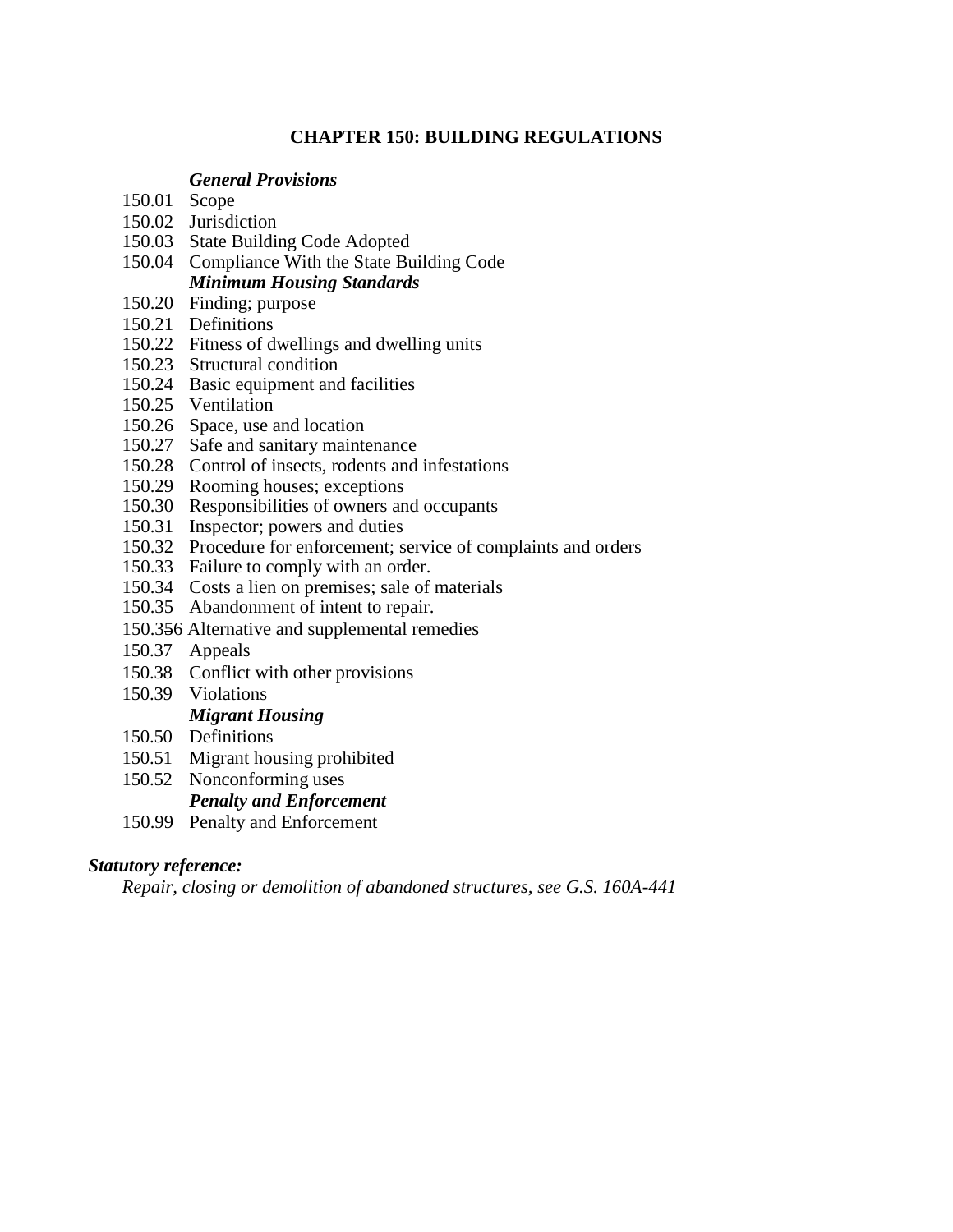### *GENERAL PROVISIONS*

#### **150.1 SCOPE.**

The provisions of this chapter and of the regulatory codes herein adopted shall apply to the following:

(A) The location, design, materials, equipment, construction, reconstruction, alteration, repair, maintenance, moving, demolition, removal, use and occupancy of every dwelling or any appurtenances connected, attached or used in connection with any dwelling;

(B) The installation, erection, alteration, repair, use and maintenance of plumbing systems consisting of building sewers, building drains, waste and vent systems, hot and cold water supply systems, and all fixtures and appurtenances thereof;

(C) The installation, erection, alteration, repair, use and maintenance of mechanical systems consisting of heating, ventilating, air conditioning or refrigerating systems, fuel burning equipment, and appurtenances thereof; and

(D) The installation, erection, alteration, repair, use and maintenance thereof.

#### **150.2 JURISDICTION.**

The provisions of this chapter and of the regulatory codes herein adopted shall apply within the corporate limits of the town and within the town's extraterritorial jurisdiction beyond and surrounding the corporate limits as shown on the official zoning map of the town.

#### **150.3 STATE BUILDING CODE ADOPTED**

The current version of the North Carolina State Building Code is hereby adopted, and any later adopted versions of the State Building Code shall be deemed adopted by the town without further action by the Board of Commissioners.

#### **150.4 COMPLIANCE WITH THE STATE BUILDINGCODE**

All dwellings, nonresidential buildings and other structures which are hereafter constructed, reconstructed, erected, altered, extended, enlarged, repaired, demolished or moved shall conform to the requirements of the North Carolina State Building Code.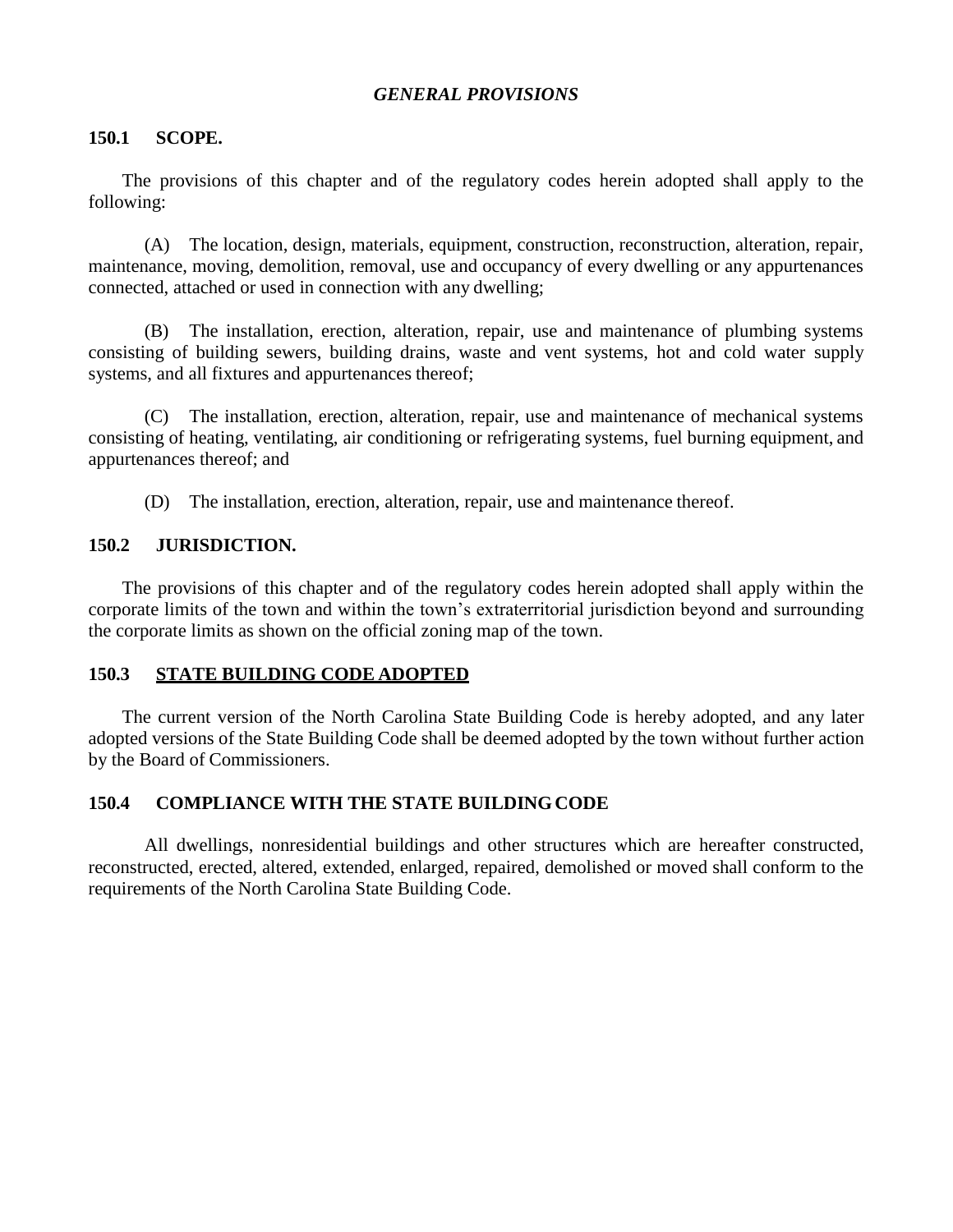#### *MINIMUM HOUSING STANDARDS*

#### **150.20 FINDING; PURPOSE.**

(A) Pursuant to G.S. § 160A-441, it is hereby found and declared that there exist in the town dwellings which are unfit for human habitation due to dilapidation, defects increasing the hazards of fire, accidents and other calamities, lack of ventilation, light and sanitary facilities, and due to other conditions rendering the dwellings unsafe or unsanitary, and dangerous and detrimental to the health, safety and morals, and otherwise inimical to the welfare of the residents of the town.

In order to protect the health, safety and welfare of the residents of the town, as authorized by G.S. § 160A-441 et seq., it is the purpose of this chapter to establish minimum standards of fitness for the initial and continued occupancy of all buildings used for human habitation, as expressly authorized by G.S. § 160A-444.

#### **150.21 DEFINITIONS.**

For the purpose of this chapter, the following definitions shall apply unless the context clearly indicates or requires a different meaning.

**BASEMENT.** A portion of a building which is located partly underground, having direct access to light and air from windows located above the level of the adjoining ground.

*CELLAR.* A portion of a building located partly or wholly underground having an inadequate access to light and air from windows located partly or wholly below the level of the adjoining ground.

*DETERIORATED.* A dwelling which is unfit for human habitation and can be repaired, altered or improved to comply with all of the minimum standards established by this chapter, at a cost not in excess of 50% of its value, as determined by finding of the Inspector.

*DILAPIDATED.* A dwelling which is unfit for human habitation and cannot be repaired, altered or improved to comply with all of the minimum standards established by this chapter at a cost not in excess of 50% of its value, as determined by a finding of the Inspector.

*DWELLING*. Any building, structure, manufactured home or mobile home, or part thereof, used and occupied for human habitation or intended to be so used, and includes any outhouses and appurtenances belonging thereto or usually enjoyed therewith, except that a "dwelling" does not include any manufactured home or mobile home, which is used solely for a seasonal vacation purpose, or other temporary housing. See, "Temporary Housing," below.

*DWELLING*, *DWELLING UNIT*, *ROOMING HOUSE*, *ROOMING UNIT*, *PREMISES.* Shall be construed as though they were followed by the words or any part thereof.

*DWELLING UNIT.* Any room or group of rooms located within a dwelling and forming a single habitable unit with facilities which are used or intended to be used for living, sleeping, cooking and eating.

*EXTERMINATION.* The control and elimination of insects, rodents or other pests by eliminating their harborage places; by removing or making inaccessible materials that may serve as their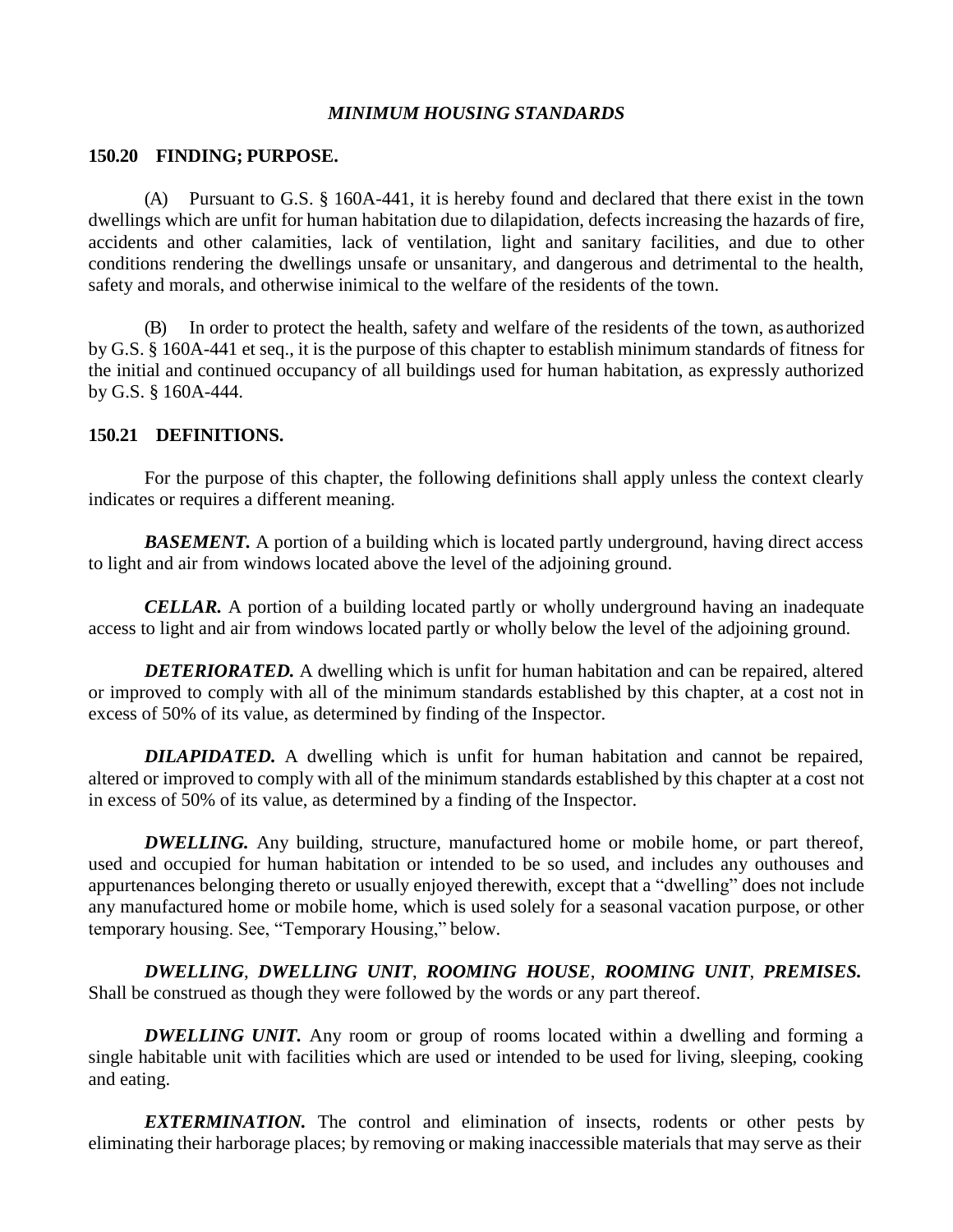food; by poisoning, spraying, fumigating, trapping or by any other recognized and legal pest elimination methods approved by the Inspector.

*GARBAGE*. The animal and vegetable waste resulting from the handling, preparation, cooking and consumption of food.

*HABITABLE ROOM.* A room or enclosed floor space used or intended to be used for living, sleeping, cooking or eating purposes, excluding bathrooms, water closet compartments, laundries, heater rooms, foyers or communicating corridors, closets and storage spaces.

*INFESTATION*. The presence, within or around a dwelling, of any insects, rodents or other pests in a number as to constitute a menace to the health, safety or welfare of the occupants or the public.

*INSPECTOR.* A Building Inspector or any other official or employee of the town authorized by ordinance to exercise the powers and duties of this chapter. The term "Inspector" shall have the same meaning as "public officer," as that term is used in G.S. Chpt. 160A, Art. 19., Part 6, "Minimum Housing Standards."

*MANUFACTURED HOME.* Means a structure as defined in G.S. § 143-145(7). A manufactured home may also be referred to as a "mobile home."

*MULTIPLE DWELLING.* Any dwelling containing more than two dwelling units.

*OCCUPANT*. Any person over one year of age, living, sleeping, cooking or eating in, or having actual possession of a dwelling unit or rooming unit.

*OPERATOR.* Any person who has charge, care or control of a building, or part thereof, in which dwelling units or rooming units are let.

*OWNER*. The holder of fee simple title to real property and every mortgagee of record.

*PARTIES IN INTEREST.* All individuals, associations and corporations who have interests of record in a dwelling and any who are in possession thereof.

*PLUMBING*. All of the following supplied facilities and equipment: gas pipes, gas burning equipment, water pipes, mechanical garbage disposal units (mechanical sink grinder), waste pipes, water closets, sinks, installed dishwashers, lavatories, bathtubs, shower baths, installed clothes washing machines, catch basin, drains, vents and any other similar supplied fixtures, together with all connections to water, sewer or gas lines.

*PUBLIC AUTHORITY*. The Town Housing Authority or any officer who is in charge of any department or branch of the government of the Town of Robbins or Moore County or the State of North Carolina relating to health, fire, building regulations or other activities concerning dwellings in the town.

*ROOMING HOUSE.* Any dwelling, or that part of any dwelling containing one or more rooming units, in which space is let by the owner or operator to three or more persons who are not husband and wife, son or daughter, mother or father or sister or brother of the owner or operator.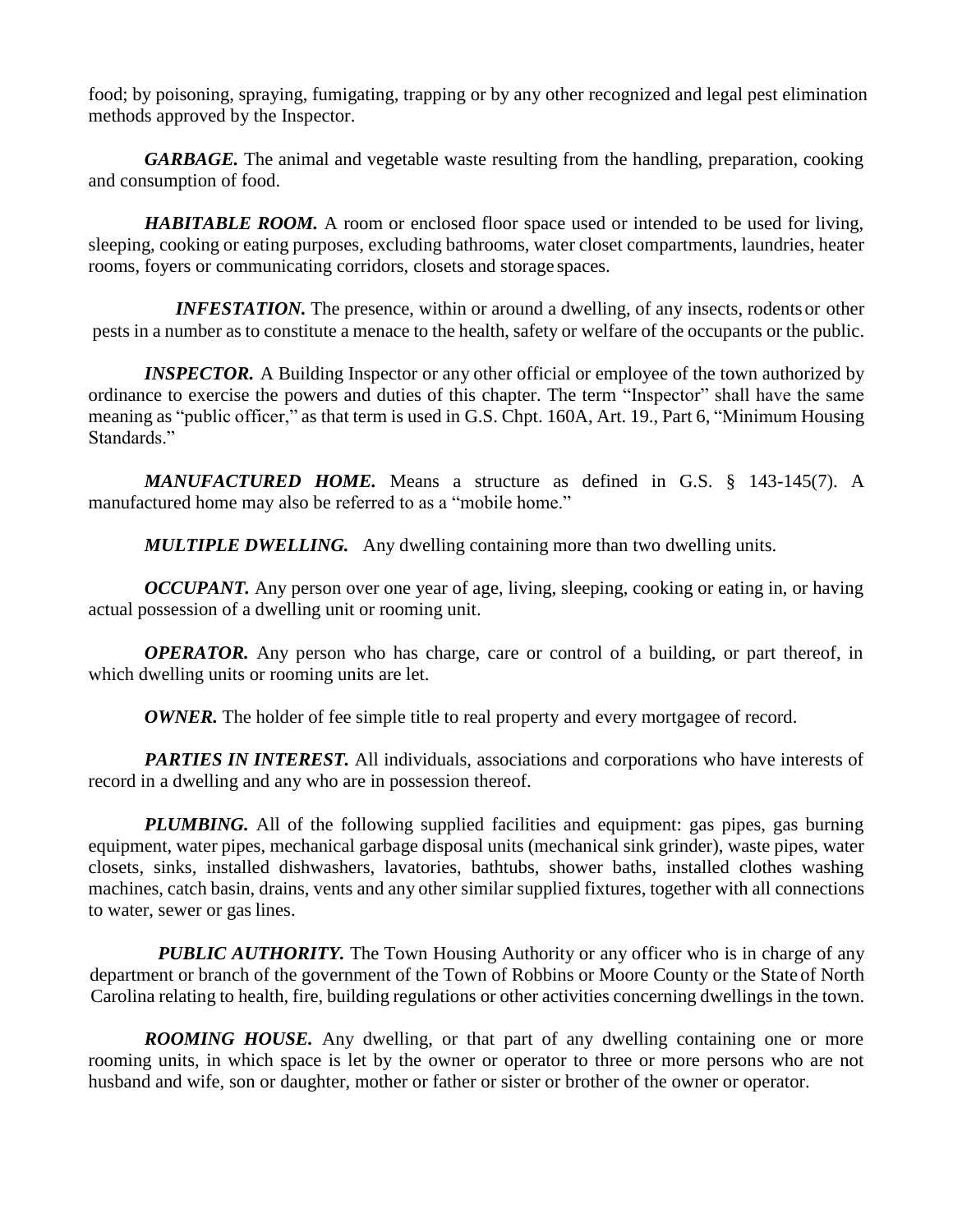*ROOMING UNIT.* Any room or group of rooms forming a single habitable unit, used or intended to be used for living and sleep, but not for cooking or eating purposes.

*RUBBISH.* Combustible and noncombustible waste materials, except garbage and ashes, and the term shall include paper, rags, cartons, boxes, wood, excelsior, rubber, leather, tree branches, yard trimmings, tin cans, metals, mineral matter, glass crockery and dust.

**SUPPLIED.** Paid for, furnished or provided by, or under the control of, the owner or operator.

**TEMPORARY HOUSING.** Any tent, trailer or other structure used for human shelter which is designed to be transportable and which is not attached to the ground, to another structure, or to any utilities system on the same premises for more than thirty (30) consecutive days.

*UNFIT FOR HUMAN HABITATION.* Conditions which exist in a dwelling which violate or do not comply with one or more of the minimum standards of fitness or one or more of the requirements established by this chapter.

### **150.22 FITNESS OF DWELLINGS AND DWELLINGUNITS.**

(A) Every dwelling and dwelling unit used as a human habitation, or held out for use as a human habitation, shall comply with the North Carolina State Building Code and all of the minimum standards of fitness for human habitation and other requirements of sections 150.23 through 150.28 below.

(B) No person shall occupy as owner-occupant, or let to another for occupancy or use as a human habitation, any dwelling or dwelling unit which does not comply with the North Carolina State Building Code and all of the minimum standards of fitness for human habitation and otherrequirements of sections 150.23 through 150.28 below.

#### **150.23 STRUCTURAL CONDITION.**

(A) Walls or partitions or supporting members, sills, joists, rafters or other structural members shall not list, lean or buckle, and shall not be rotted, deteriorated or damaged, and shall not have holes or cracks which might admit rodents.

(B) Floors or roofs shall have adequate supporting members and strength to be reasonably safe for the purpose used.

(C) Foundations, foundation walls, piers or other foundation supports shall not be deteriorated or damaged.

(D) Steps, stairs, landings, porches or other parts or appurtenances shall be maintained in a condition that they will not fail or collapse.

(E) Adequate facilities for egress in case of fire or panic shall be provided.

(F) Interior walls and ceilings of all rooms, closets and hallways shall be finished of suitable materials, which will, by use of reasonable household methods, promote sanitation and cleanliness, and shall be maintained in a manner so as to enable the occupants to maintain reasonable privacy between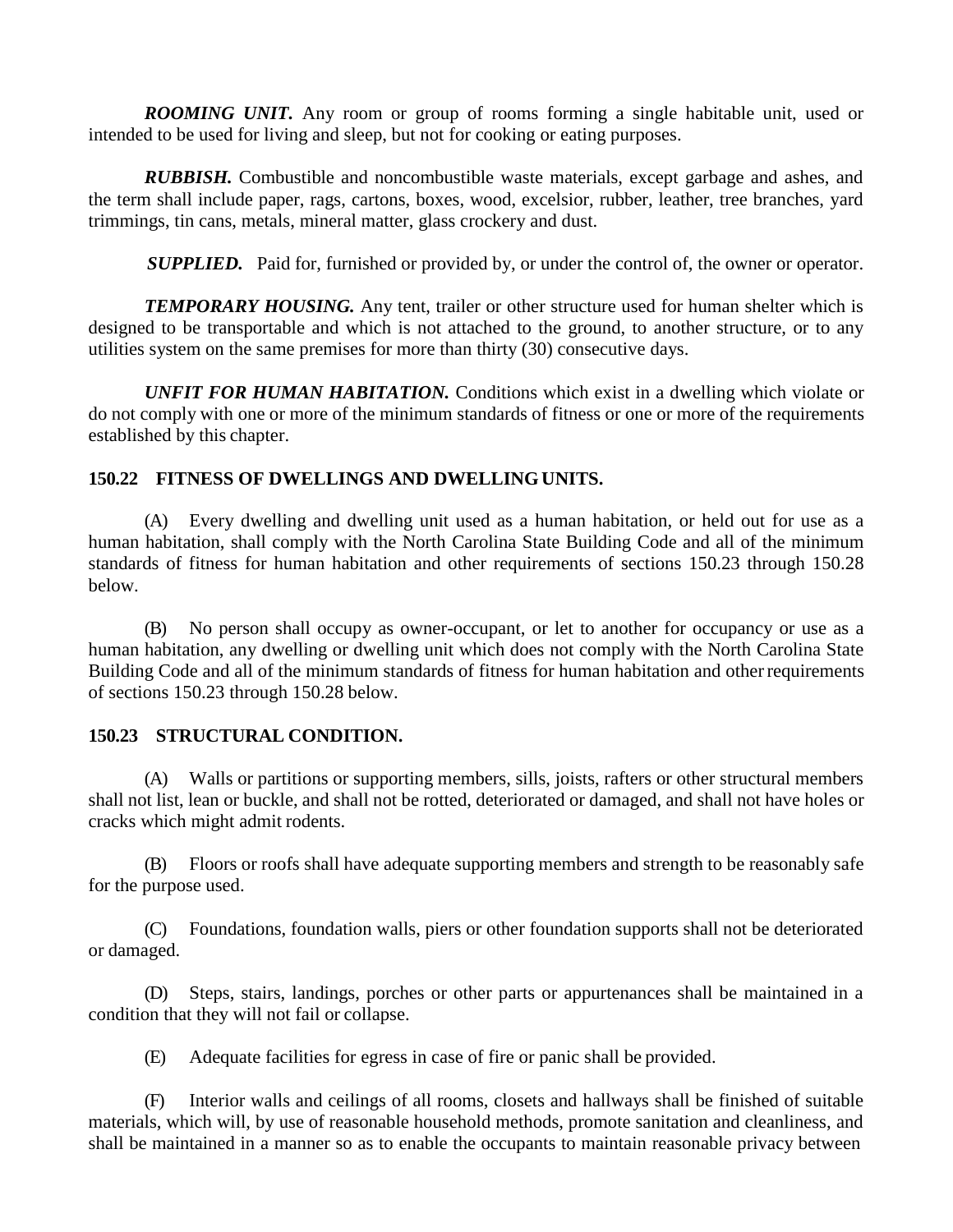various spaces.

(G) The roof, flashings, exterior walls, basement walls, floors and all doors and windows exposed to the weather shall be constructed and maintained so as to be weather and watertight.

(H) There shall be no chimneys or parts thereof which are defective, deteriorated or in danger of falling, or in a condition or location as to constitute a fire hazard.

(I) There shall be no use of the ground for floors, or wood floors on the ground.

### **150.24 BASIC EQUIPMENT AND FACILITIES.**

*(A) Plumbing system.*

(1) Each dwelling unit shall be connected to a potable water supply and to the public sewer or other approved sewage disposal system.

(2) (a) Each dwelling unit shall contain not less than a kitchen sink, lavatory, tub or shower, water closet, and adequate supply of both cold water and hot water.

(b) All water shall be supplied through an approved pipe distribution system connected to a potable water supply.

(3) All plumbing fixtures shall meet the standards of the North Carolina State Building Code and shall be maintained in a state of good repair and in good working order.

(4)(a) All required plumbing fixtures shall be located within the dwelling unit and be accessible to the occupants of the same.

(b) The water closet and tub or shower shall be located in a room or rooms affording privacy to the user.

(B) *Heating system.* Every dwelling and dwelling unit shall have facilities for providing heat in accordance with either division  $(B)(1)$  or  $(B)(2)$  below.

(1) *Central and electric heating systems.* Every central or electric heating beating system shall be of sufficient capacity, and shall be connected, so as to heat all habitable rooms, bathrooms and water closet compartments in every dwelling unit to a minimum temperature of 70°F measured as a point three (3) feet above the floor.

(2) *Other heating facilities.* Where a central or electric heating system is not provided, each dwelling and dwelling unit shall be provided with sufficient fireplaces, chimneys, flues or gas vents whereby heating appliances may be connected so as to heat all habitable rooms to a minimum temperature of  $70^{\circ}$ F measured three (3) feet above the floor.

(3) *Portable kerosene heaters.* Portable kerosene heaters are not acceptable as a permanent source of heat but may be used as a supplementary source in single family dwellings and duplex units. An owner who has complied with subsection 150.24(B) shall not be held in violation of this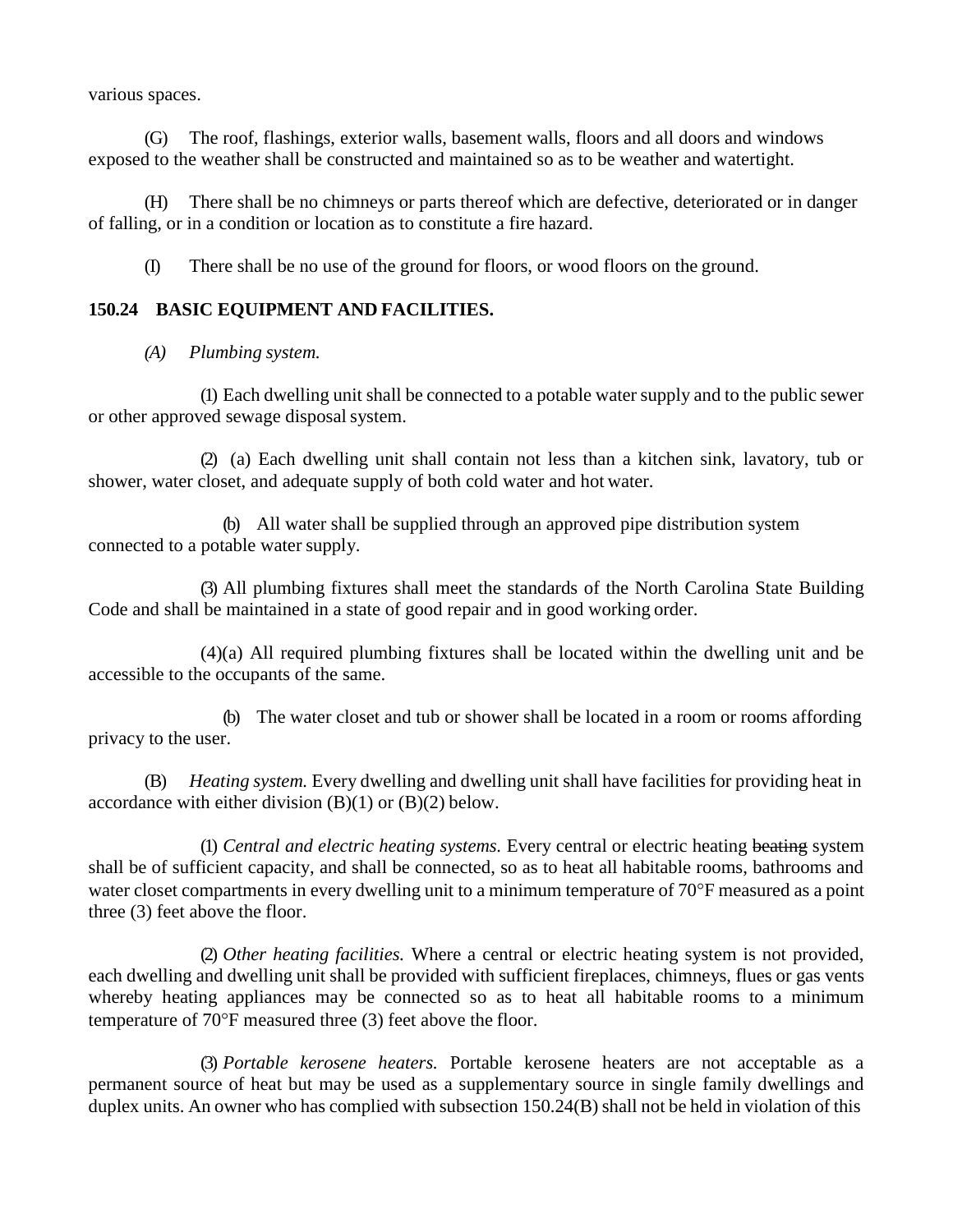subsection where an occupant of a dwelling unit uses a kerosene heater as a primary source of heat.

### *(C) Electrical system.*

(1)(a) Every dwelling and dwelling unit shall be wired for electric lights and convenience receptacles. Every habitable room shall contain at least two (2) floor or wall-type electric convenience receptacles, connected in a manner as determined by the North Carolina State Building Code.

(b) There shall be installed in every bathroom, water closet room, laundry room and furnace room, at least one supplied ceiling, or wall-type electric light fixture.

(c) In the event wall or ceiling light fixtures are not provided in any habitable room, then each habitable room shall contain at least three floor or wall-type electric convenience receptacles.

(2) Every public hall and stairway in every multi-dwelling shall be adequately lighted by electric lights at all times when natural daylight is notsufficient.

(3) All fixtures, receptacles, equipment and wiring shall be maintained in a state of good repair, safe, capable of being used, and installed in accordance with the North Carolina State Building Code.

### **150.25 VENTILATION.**

# (A) *General.*

(1)Every habitable room shall have at least one (1) window or skylight facing directly to the outdoors.

(2)The minimum total window area, measured between stops, for every habitable room shall be 10% of the floor area of the room.

(3)Whenever walls or other portions of structures face a window or any room and the light-obstructing structures are located less than five (5) feet from the window and extend to a level above that of the ceiling of the room, the window shall not be deemed to face directly to the outdoors and shall not be included as contributing to the required minimum total window area.

(4)Whenever the only window in a room is a skylight-type window in the top of the room, the total window area of the skylight shall equal at least 15% of the total floor area of the room.

(B) *Habitable rooms*.

(1) Every habitable room shall have at least one (1) window or skylight which can easily be opened, or other device as will adequately ventilate the room.

(2) The total openable window area in every habitable room shall be equal to at least 45% of the minimum window area size or minimum skylight-type window size as required, or shall have other approved, equivalent ventilation.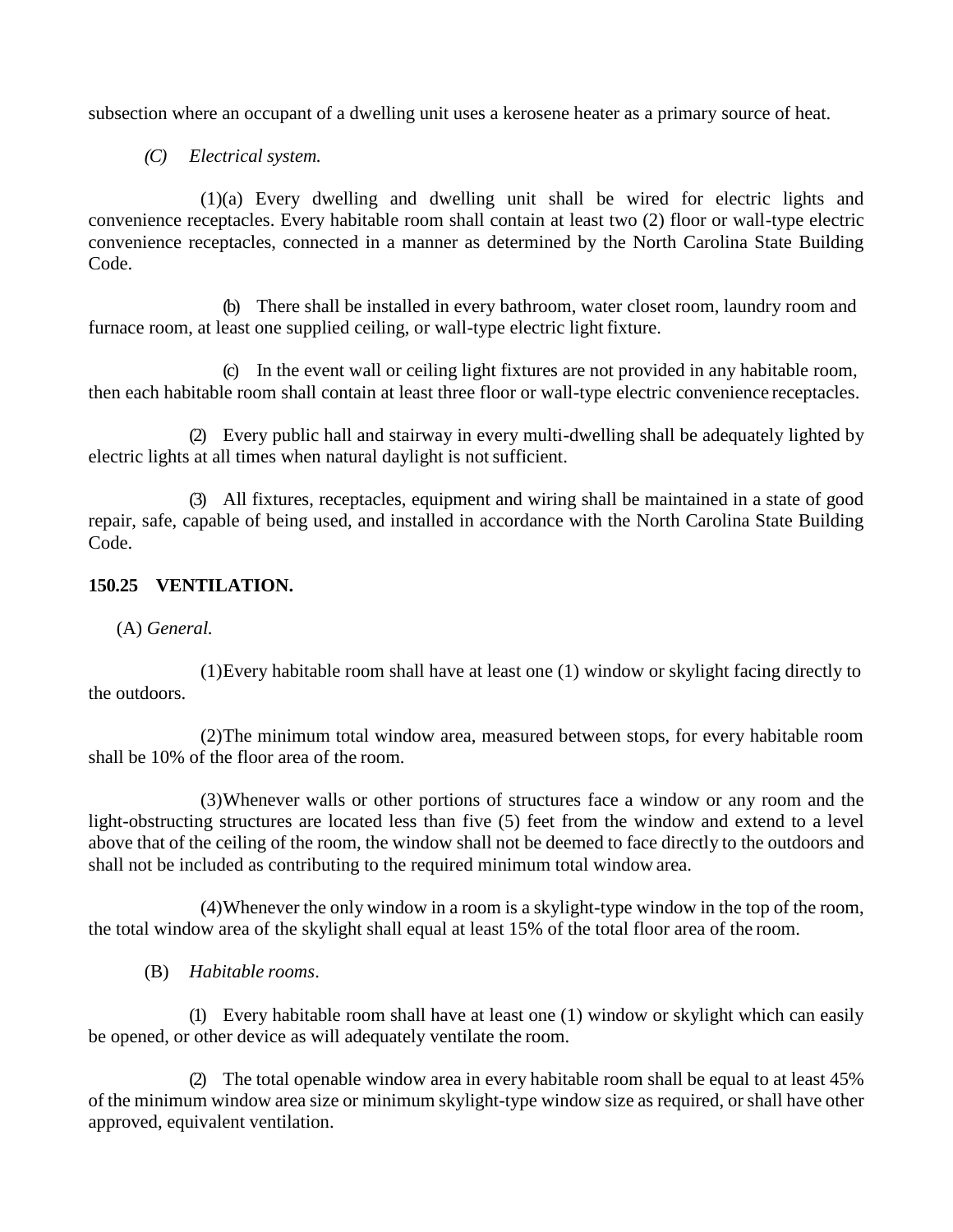(C) *Bathroom and water closet rooms.* Every bathroom and water closet compartment shall comply with the light and ventilation requirements for habitable rooms except that no window or skylight shall be required in adequately ventilated bathrooms and water closet rooms equipped with an approved ventilation system.

### **150.26 SPACE, USE AND LOCATION.**

(A) *Room sizes.* Every dwelling unit shall contain at least the minimum room size in each habitable room as required by the North Carolina State Building Code.

(1) Every dwelling unit shall contain at least 150 square feet of habitable floor area for the first occupant, at least 100 square feet of additional habitable area for each of the next three (3) occupants, and at least seventy-five (75) square feet of additional habitable floor area for each additional occupant.

(2) In every dwelling unit and in every rooming unit, every room occupied for sleeping purposes by one occupant shall contain at least seventy (70) square feet of floor area, and every room occupied for sleeping purposes by more than one (1) occupant shall contain at least fifty (50) square feet of floor area for each occupant twelve (12) years of age and over and at least thirty-five (35) square feet of floor area for each occupant under twelve (12) years of age.

(B) *Ceiling height.* At least one-half (½) of the floor area of every habitable room shall have a ceiling height of not less than seven (7) feet and six (6) inches.

*(C) Floor area calculation.*

(1) Floor area shall be calculated on the basis of habitable room area. However, closet area and wall area within the dwelling unit may count for not more than 10% of the required habitable floor area.

(2) The floor area of any part of any room where the ceiling height is less than four and one-half (4 ½) feet shall not be considered as part of the floor area computing the total area of the room to determine maximum permissible occupancy.

- (D) *Cellar.* No cellar shall be used for living purposes.
- (E) *Basements.* No basement shall be used for living purposes unless:

(1)The floor and walls are substantially watertight;

(2)The total window area, total openable window area and ceiling height are equal to those required for habitable rooms; and

(3)The required minimum window area of every habitable room is entirely above the grade adjoining the window area, except where the window or windows face a stairwell, window well or access way.

# **150.27 SAFE AND SANITARY MAINTENANCE.**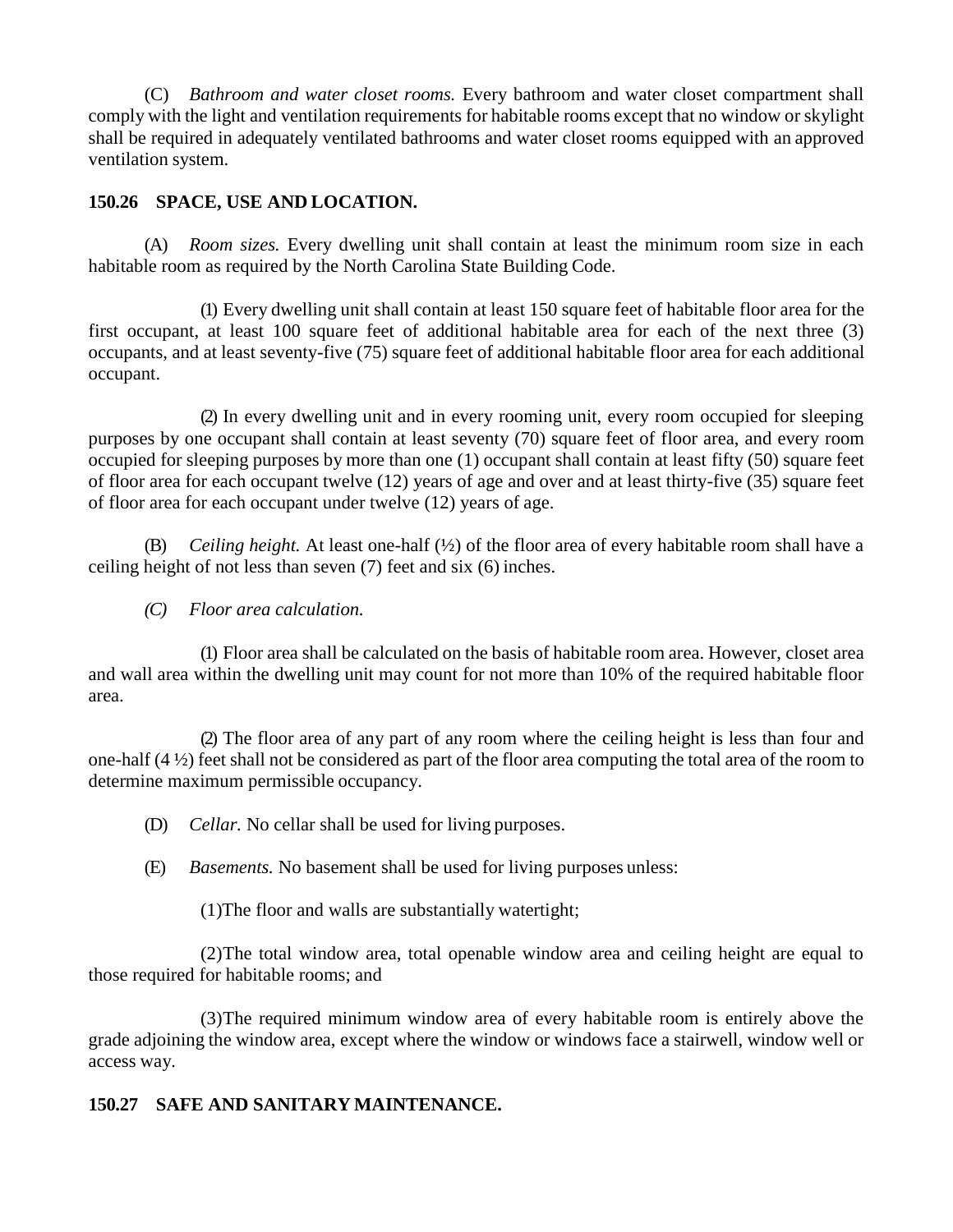### *(A) Exterior foundation, walls and roofs.*

(1) Every foundation wall, exterior wall and exterior roof shall be substantially weather tight and rodent proof, shall be kept in sound condition and good repair, shall be capable of affording privacy; shall be safe to use and capable of supporting the load which normal use may cause to be placed thereon.

(2) Every exterior wall shall be protected with paint or other protective covering to prevent the entrance or penetration of moisture or the weather.

(B) *Interior floors, walls and ceilings.* Every floor, interior wall and ceiling shall be substantially rodent proof, shall be kept in sound condition and good repair and shall be safe to use and capable of supporting the load which normal use may cause to be placed thereon.

(C) *Windows and doors.* Every window, exterior door, basement or cellar door, and hatchway shall be substantially weather tight, watertight and rodent proof, and shall be kept in sound working condition and good repair.

(D) *Stairs, porches and appurtenances.* Every outside and inside stair, porch and any appurtenance thereto shall be safe to use and capable of supporting the load that normal use may cause to be placed thereon; and shall be kept in sound condition and good repair.

(E) *Bathroom floors.* Every bathroom floor surface and water closet compartment floor surface shall be constructed and maintained so as to be reasonably impervious to water and so as to permit the floor to be easily kept in a clean and sanitary condition.

(F) *Supplied facilities.* Every supplied facility, piece of equipment or utility which is required under this chapter shall be so constructed or installed that it will function safely and effectively, and shall be maintained in satisfactory working condition.

(G) *Drainage.* Every yard shall be properly graded so as to obtain thorough drainage and soas to prevent the accumulation of stagnant water.

(H) *Noxious weeds.* Every yard and all exterior property areas shall be kept free of species of weeds or plant growth which are noxious or detrimental to health.

(I) *Egress.* Every dwelling unit shall be provided with adequate means of egress as required by the North Carolina State Building Code.

# **150.28 CONTROL OF INSECTS, RODENTS ANDINFESTATIONS.**

(A) *Screens.* In every dwelling unit, for protection against mosquitoes, flies and other insects, every door opening directly from a dwelling unit to outdoor space shall have supplied and installed screens and a self-closing device; and every window or other device with openings to outdoor space, used or intended to be used for ventilation, shall likewise be supplied with screensinstalled.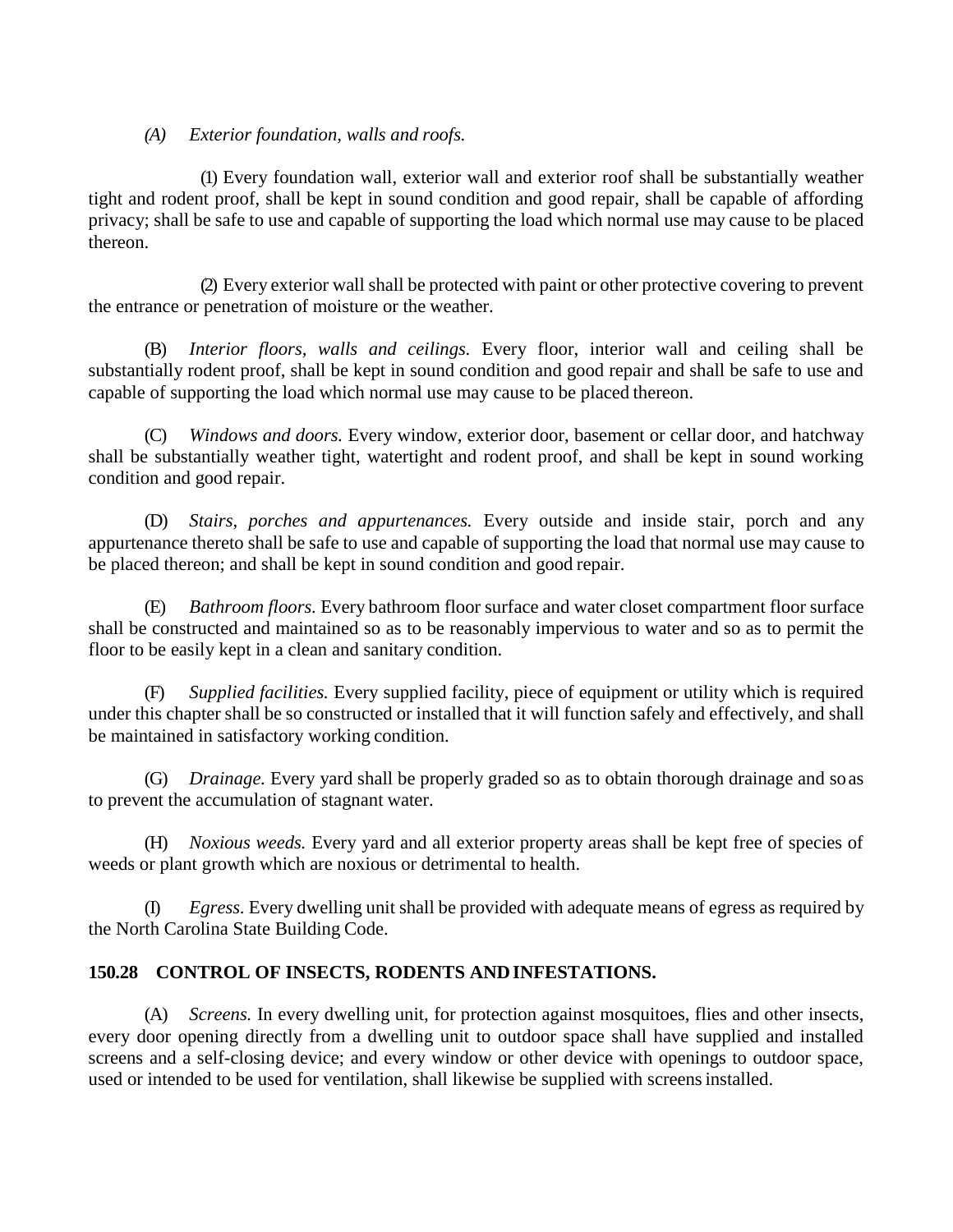(B) *Rodent control.* Every basement or cellar window used or intended to be used for ventilation, and every other opening to a basement which might provide an entry for rodents, shall be supplied with screens installed or other approved device as will effectively prevent their entrance.

*(C) Infestation.*

(1) Every occupant of a dwelling containing a single dwelling unit shall be responsible for the extermination of any insects, rodents or other pests therein or on the premises; and every occupant of a dwelling unit in a dwelling containing more than one dwelling unit shall be responsible for the extermination whenever his or her dwelling unit is the only one infested.

(2) Whenever infestation is caused by failure of the owner to maintain a dwelling in a rodent proof or reasonably insect proof condition, extermination shall be the responsibility of the owner.

(3) Whenever infestation exists in two or more dwelling units in any dwelling or in the shared or public parts of any dwelling containing two or more dwelling units, extermination shall be the responsibility of the owner.

(D) *Rubbish storage and disposal.* Every dwelling and every dwelling unit shall be supplied with approved containers and covers for storage of rubbish as required by town ordinances, and the owner, operator or agent in control of the dwelling or dwelling unit shall be responsible for the removal of rubbish.

(E) *Garbage storage and disposal.* Every dwelling and every dwelling unit shall be supplied with an approved garbage disposal facility, which may be an adequate mechanical garbage disposal unit (mechanical sink grinder) in each dwelling unit or an incinerator unit, to be approved by a Town Building Inspector, in the structure for the use of the occupants of each dwelling unit, or an approved outside garbage can as required by town ordinances.

# **150.29 ROOMING HOUSES; EXCEPTIONS.**

All of the provisions of this chapter, and all of the minimum standards and requirements of this chapter, shall be applicable to rooming houses, and to every person who operates a rooming house, or who occupies or lets to another for occupancy any rooming unit in any rooming house, except as provided in the following divisions.

# *(A) Water closet, hand lavatory and bath facilities.*

(1) At least one (1) water closet, lavatory basin and bathtub or shower, properly connected to an approved water and sewer system and in good working condition, shall be supplied for each four (4) rooms within a rooming house wherever the facilities are shared.

(2) All the facilities shall be located within the residence building served and shall be directly accessible from a common hall or passageway and shall be not more than one (1) story removed from any of the persons sharing the facilities.

at all times. (3) Every lavatory basin and bathtub or shower shall be supplied with hot and cold water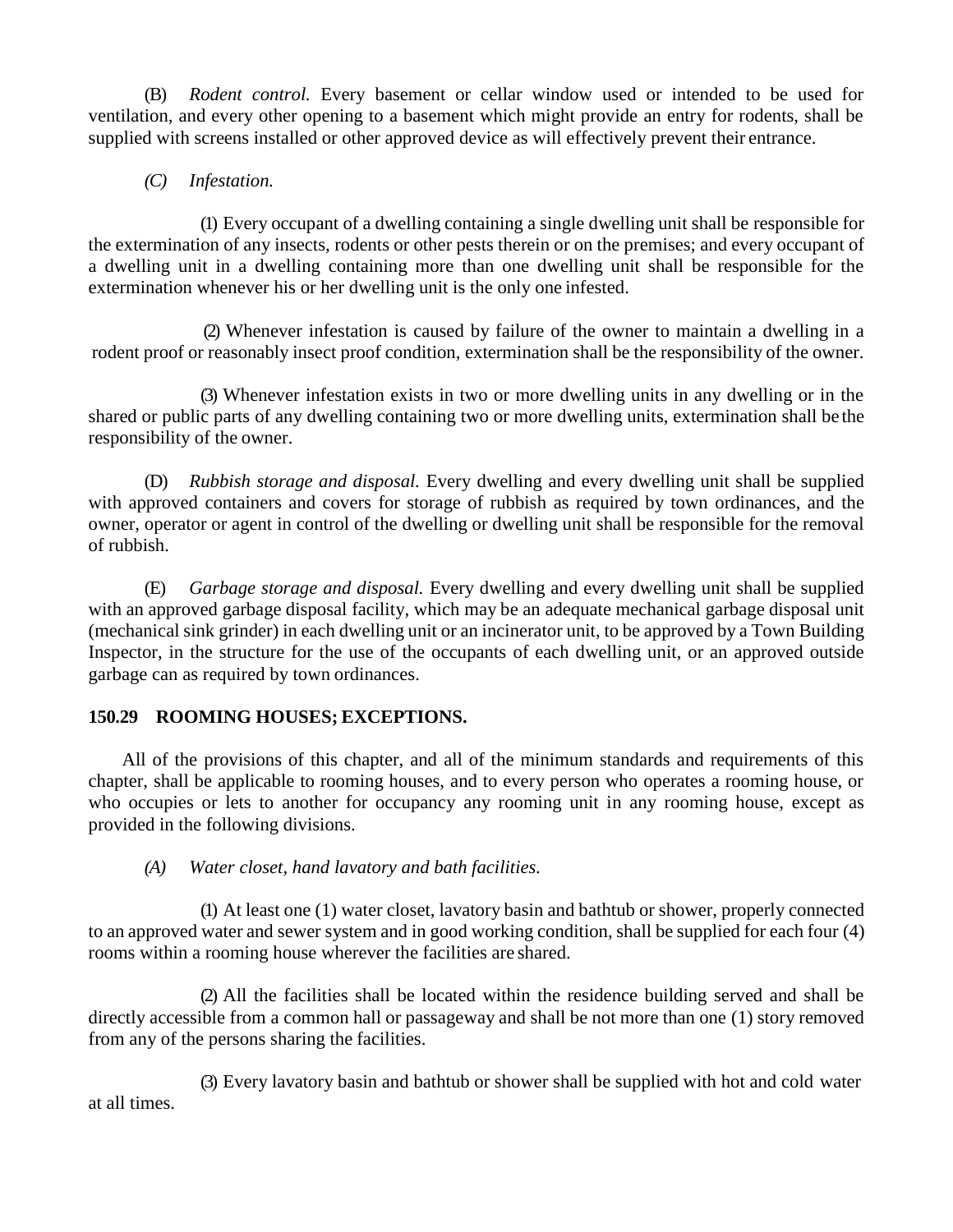(4) The required facilities shall not be located in a cellar.

(B) *Minimum floor area for sleeping purposes.* Every room occupied for sleeping purposes by one (1) occupant shall contain at least seventy (70) square feet of floor area, and every room occupied for sleeping purposes by more than one (1) occupant shall contain at least (fifty) 50 square feet of floor area for each occupant (twelve) 12 years of age and over and at least (thirty-five) 35 square feet of floor area for each occupant under (twelve) 12 years of age.

(C) *Sanitary conditions.* The operator of every rooming house shall be responsible for the sanitary maintenance of all walls, floors and ceilings, and for the sanitary maintenance of every other part of the rooming house; and he or she shall be further responsible for the sanitary maintenance of the entire premises where the entire structure or building within which the rooming house is contained is leased or occupied by the operator.

(D) *Sanitary facilities.* Every water closet, flush urinal, lavatory basin and bathtub or shower required by subsection (A) above shall be located within the rooming house and within a room or rooms which afford privacy and are separate from the habitable rooms, and which are accessible from a common hall and without going outside the rooming house or through any other room therein.

# **150.30 RESPONSIBILITIES OF OWNERS AND OCCUPANTS.**

(A) *Public areas.* Every owner of a dwelling containing two or more dwelling units shall be responsible for maintaining in a clean and sanitary condition the shared or public areas of the dwelling and premises thereof.

(B) *Cleanliness.* Every occupant of a dwelling or dwelling unit shall keep in a clean and sanitary condition that part of the dwelling, dwelling unit, and premises thereof which he or she occupies and controls.

# *(C) Rubbish and garbage.*

(1) Every occupant of a dwelling or dwelling unit shall dispose of all his or her rubbish and garbage in a clean and sanitary manner by placing it in the supplied storage facilities.

(2) In all cases, the owner shall be responsible for the availability of rubbish and garbage storage faculties.

(D) *Supplied plumbing fixtures.* Every occupant of a dwelling unit shall keep all supplied plumbing fixtures therein in a clean and sanitary condition and shall be responsible for the exercise of reasonable care in the proper use and operation of the same.

(E) *Care of facilities, equipment and structure.* No occupant shall willfully destroy, deface or impair any of the facilities or equipment, or any part of the structure of a dwelling or dwelling unit.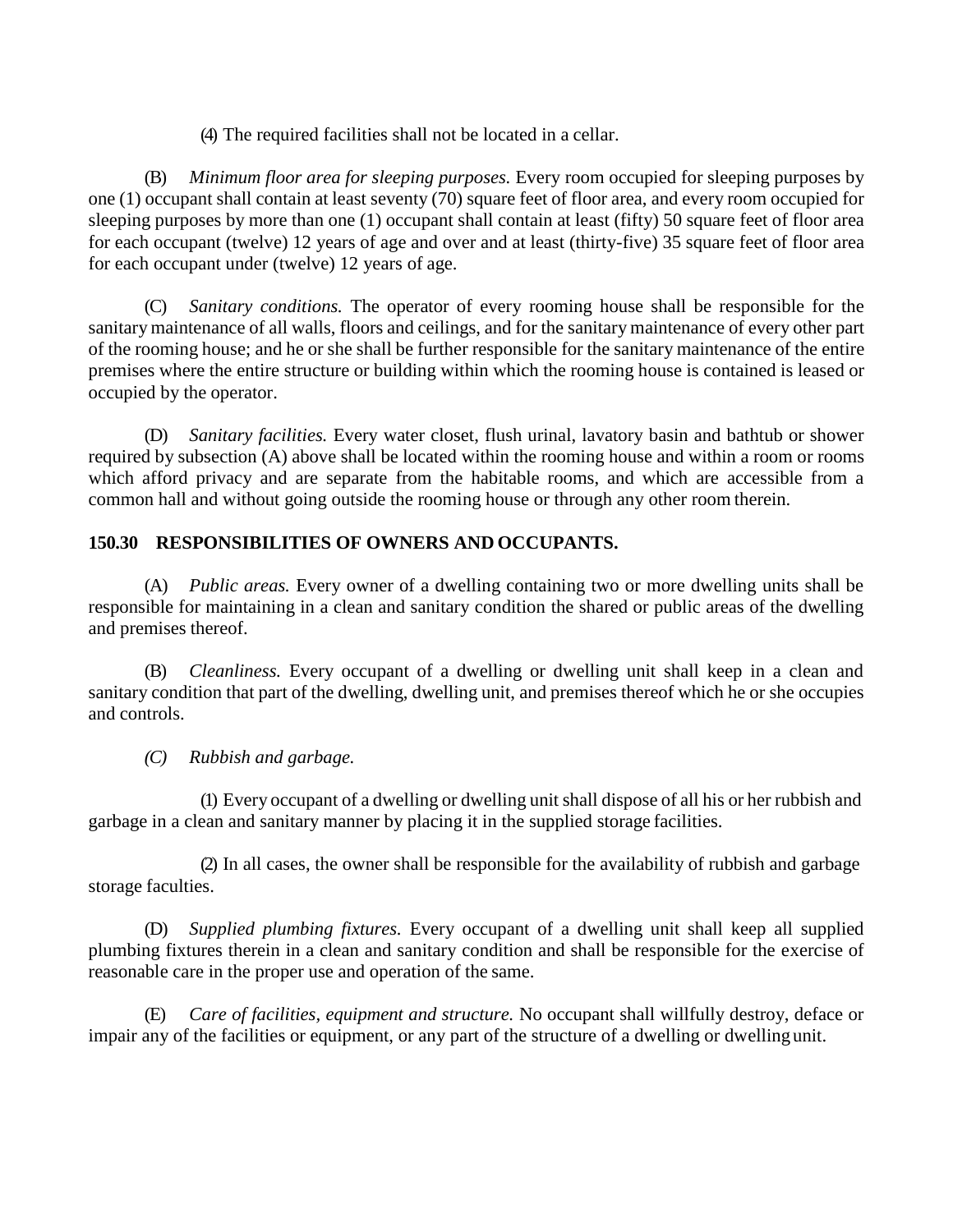### **150.31 INSPECTOR; POWERS AND DUTIES.**

(A) *Inspector appointed*. The Robbins Town Manager is hereby appointed to serve as the Robbins Minimum Housing Inspector. The Manager may delegate these duties to any Town employee.

(B) *Duties.* It shall be the duty of the Inspector:

(1) To investigate the dwelling conditions, and to inspect dwellings and dwelling units located in the town, in order to determine which dwellings and dwelling units are unfit for human habitation, and for the purpose of carrying out the objectives of this chapter with respect to the dwellings and dwelling units;

(2) To take action, together with other appropriate departments and agencies, public and private, as may be necessary to effect rehabilitation of housing which is deteriorated;

(3) To keep a record of the results of inspections made under this chapter and an inventory of those dwellings that do not meet the minimum standards of fitness herein prescribed; and

(4) To perform the other duties as may be herein prescribed.

(C) *Powers.* The Inspector is authorized to exercise the powers as may be necessary or convenient to carry out and effectuate the purpose and provisions of this chapter including the following powers in addition to others herein granted:

(1) To investigate the dwelling conditions in the town in order to determine which dwellings therein are unfit for human habitation;

(2) To administer oaths and affirmations, examine witnesses and receive evidence;

(3) To enter upon premises for the purpose of making examinations and inspections; provided, the entries shall be made in accordance with law and in the manner as to cause the least possible inconvenience to the persons in possession; and

(4) To appoint and fix the duties of the officers, agents and employees as he or shedeems necessary to carry out the purpose of this chapter.

# **150.32 PROCEDURE FOR ENFORCEMENT; SERVICE OF COMPLAINTS ANDORDERS.**

- *(A) Procedure for enforcement.*
	- *(1) Preliminary investigation; notice; hearing.*
	- (a)Whenever a petition is filed with the Inspector by a public authority or by at least five (5) residents of the town charging that any dwelling or dwelling unit is unfit for human habitation, or whenever it appears to the Inspector, upon inspection, that any dwelling or dwelling unit is unfit for human habitation, he or she shall if his or her preliminary investigation discloses a basis for the charges, issue and cause to be served upon the owner of and parties in interest in the dwelling or dwelling unit a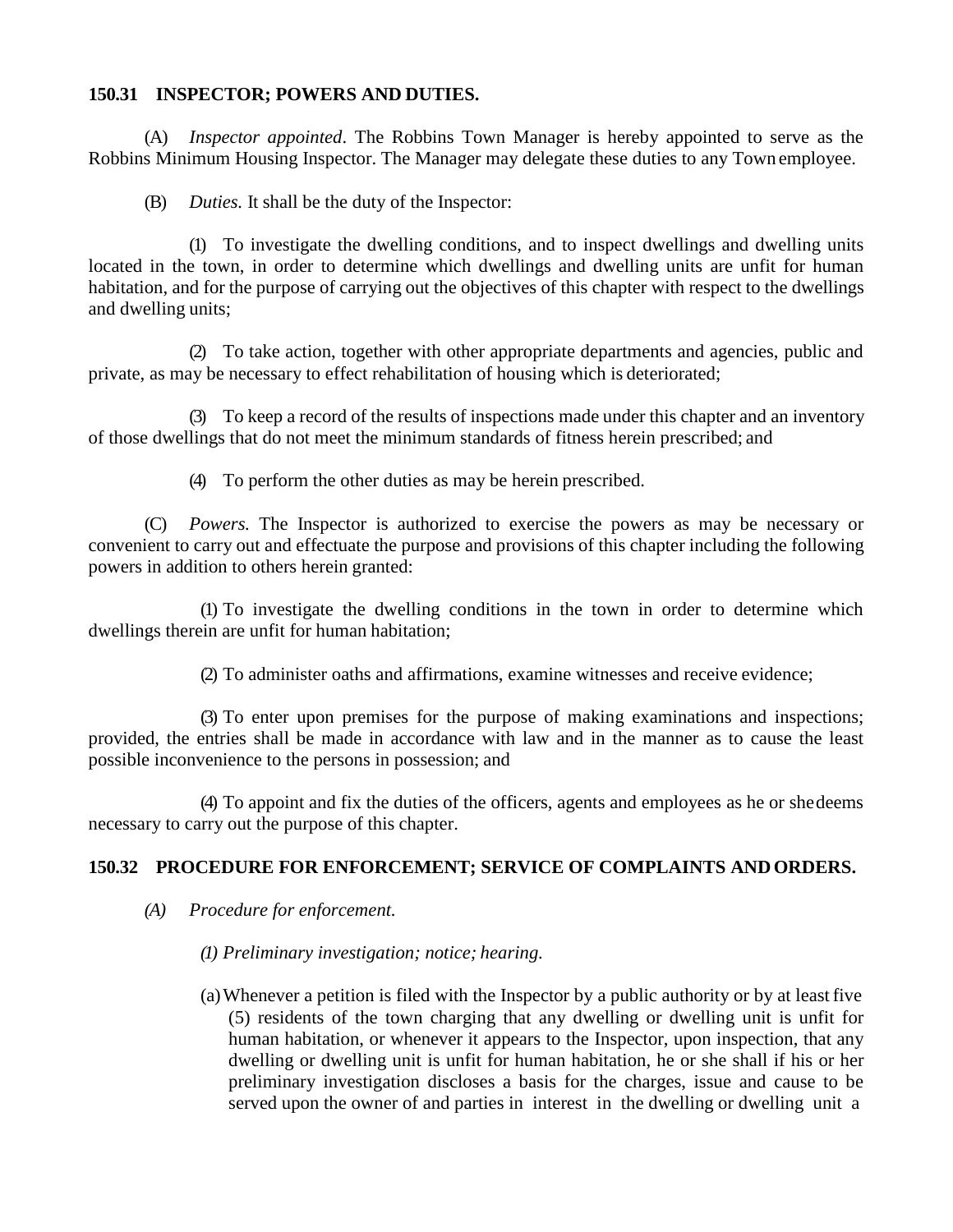complaint stating the charges and containing a notice that a hearing will be held before the Inspector at a place therein fixed, not less than ten (10) nor more than thirty (30) days after the serving of the complaint.

- (b)The owner or any party in interest shall have the right to file an answer to the complaint and to appear in person, or otherwise, and give testimony at the place and time fixed in the complaint.
- (c)Notice of the hearing shall also be given to at least one of the persons signing a petition relating to the dwelling.
- (d)Any person desiring to do so may attend the hearing and give evidence relevant to the matter being heard.
- (e)Hearings before the Inspector shall be quasi-judicial in nature. The rules of evidence prevailing in courts of law or equity shall not be controlling in hearings before the Inspector.
- *(2) Procedure after hearing.*
- (a) After the notice and hearing, the Inspector shall state in writing his or her determination whether the dwelling or dwelling unit is unfit for human habitation. If the Inspector determines the dwelling or dwelling unit is unfit for human habitation, then her or she shall also determine whether the structure is deteriorated or dilapidated.
- (b)1. If the Inspector determines that the dwelling or dwelling unit is deteriorated, he or she shall state in writing his or her findings of fact in support of the determination, and shall issue and cause to be served upon the owner thereof an order directing and requiring the owner to repair, alter and improve the dwelling or dwelling unit to comply with the minimum standards of fitness established by this chapter within a specified period of time, not to exceed ninety (90) days.
- 2. If the Inspector determines that the dwelling or dwelling unit is deteriorated, the order may also require that the property be vacated and closed. The Inspector may issue an order to vacate and close only if the Inspector determines in writing that continued occupancy during the time allowed for repair will present a significant threat of bodily harm, taking into account the nature of the necessary repairs, alterations, or improvements; the current state of the property; and any additional risks due to the presence and capacity of minors under the age of eighteen (18) or occupants with physical or mental disabilities.
- (c) If the Inspector determines that the dwelling is dilapidated, he or she shall state in writing his or her findings of fact to support the determination, and shall issue and cause to be served upon the owner thereof an order directing and requiring the owner to either repair, alter and improve the dwelling or dwelling unit to comply with the minimum standards of fitness established by this chapter or else vacate and remove or demolish the same within a specified period of time not to exceed ninety (90) days. However, notwithstanding any other provision of law, if the dwelling is located in a historic district of the town and the town's Historic District Commission determines,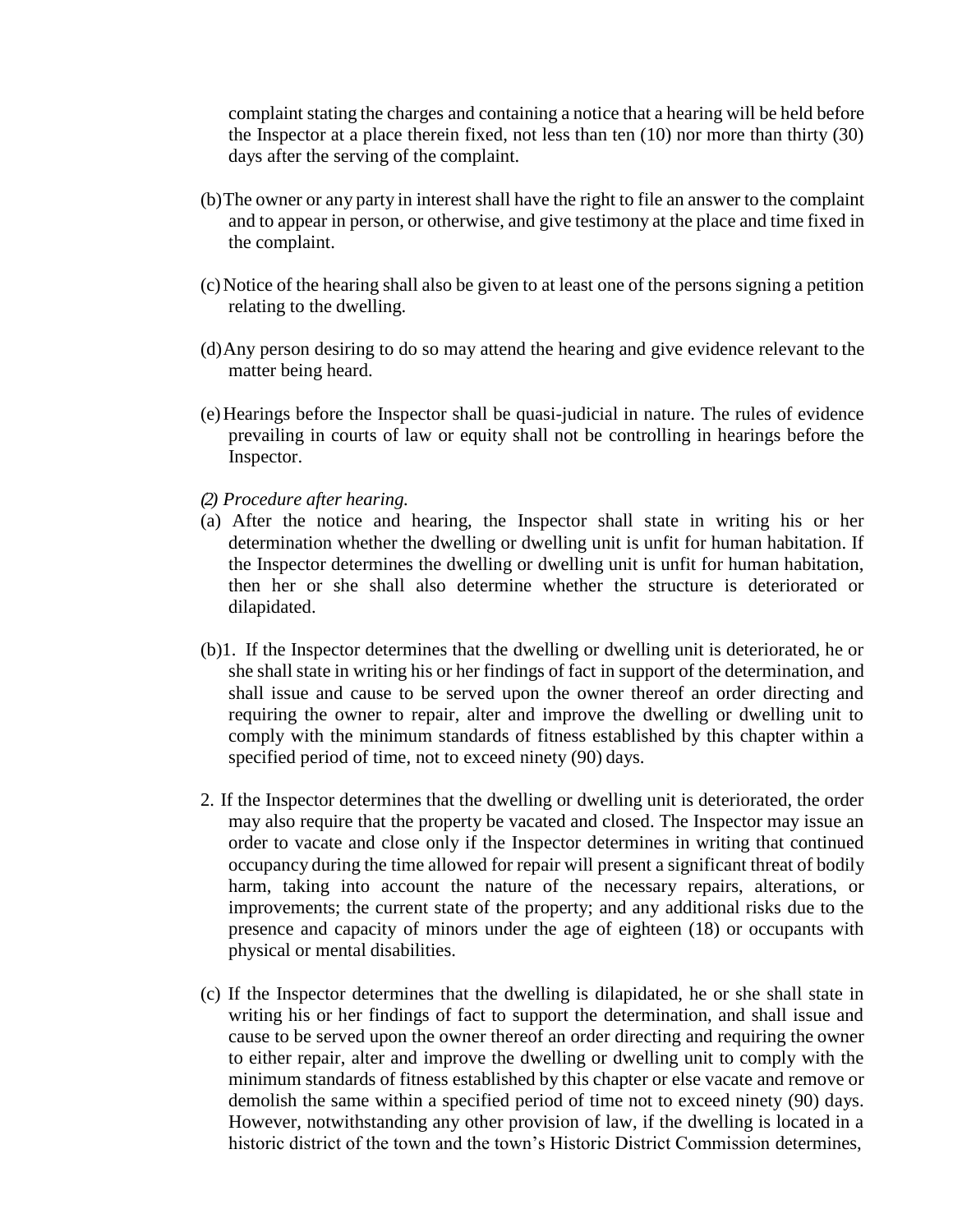after a public hearing as provided by ordinance, that the dwelling is of particular significance or value toward maintaining the character of the district, and the dwelling has not been condemned as unsafe, the order may require that the dwelling be vacated and closed consistent with G.S. § 160A-400.14(a).

(d) An order issued under subdivisions  $150.32(A)(2)(a)(1)$  or (2) shall also state

(i) That the failure to make timely repairs as directed in the order shall make the dwelling subject to the issuance of an unfit order under section 150.33, and

(ii) That any person aggrieved by the order may appeal the decision to the Zoning Board of Adjustment within thirty (30) days from the rendering of the decision or service of the order.

(B) Whenever the Inspector orders a dwelling be vacated and closed or removed or demolished, notice of the order shall be given by first-class mail to any organization involved in providing or restoring dwellings for affordable housing that has filed a written request for such notices. A minimum period of forty-five (45) days from the mailing of such notice shall be given before removal or demolition by action of the Inspector, to allow the opportunity for any organization to negotiate with the owner to make repairs, lease, or purchase the property for the purpose of providing affordable housing. The Inspector or Town Clerk shall certify the mailing of the notices, and the certification shall be conclusive in the absence of fraud. Only an organization that has filed a written request for such notices may raise the issue of failure to mail such notices, and the sole remedy shall be an order requiring the Inspector to wait forty-five (45) days before causing removal or demolition.

### *(C) Methods of service of complaints and orders.*

(1) Complaints or orders issued by the Inspector shall be served upon persons either personally or by registered or certified mail. When service is made by registered or certified mail, a copy of the complaint or order may also be sent by regular mail. Service shall be deemed sufficient if the registered or certified mail is unclaimed or refused, but the regular mail is not returned by the post office within ten (10) days after the mailing. If regular mail is used, a notice of the pending proceedings shall be posted in a conspicuous place on the premises affected.

(2) If the identities of any owners or the whereabouts of persons are unknown and cannot be ascertained by the Inspector in the exercise of reasonable diligence, or, if the owners are known but have refused to accept service by registered or certified mail, and the Inspector makes an affidavit to that effect, then the serving of the complaint or order upon the owners or other persons may be made by publication in a newspaper having general circulation in the town at least once no later than the time at which personal service would be required under this chapter. When service is made by publication, a notice of the pending proceedings shall be posted in a conspicuous place on the premises thereby affected.

# **150.33 FAILURE TO COMPLY WITH AN ORDER.**

(A) *Failure to comply with an order – in personam remedy.* Pursuant to G.S. § 160A-446(g), if the owner of any deteriorated dwelling or dwelling unit shall fail to comply with an order of the Inspector to repair, alter or improve the same within the time specified therein, or if the owner of a dilapidated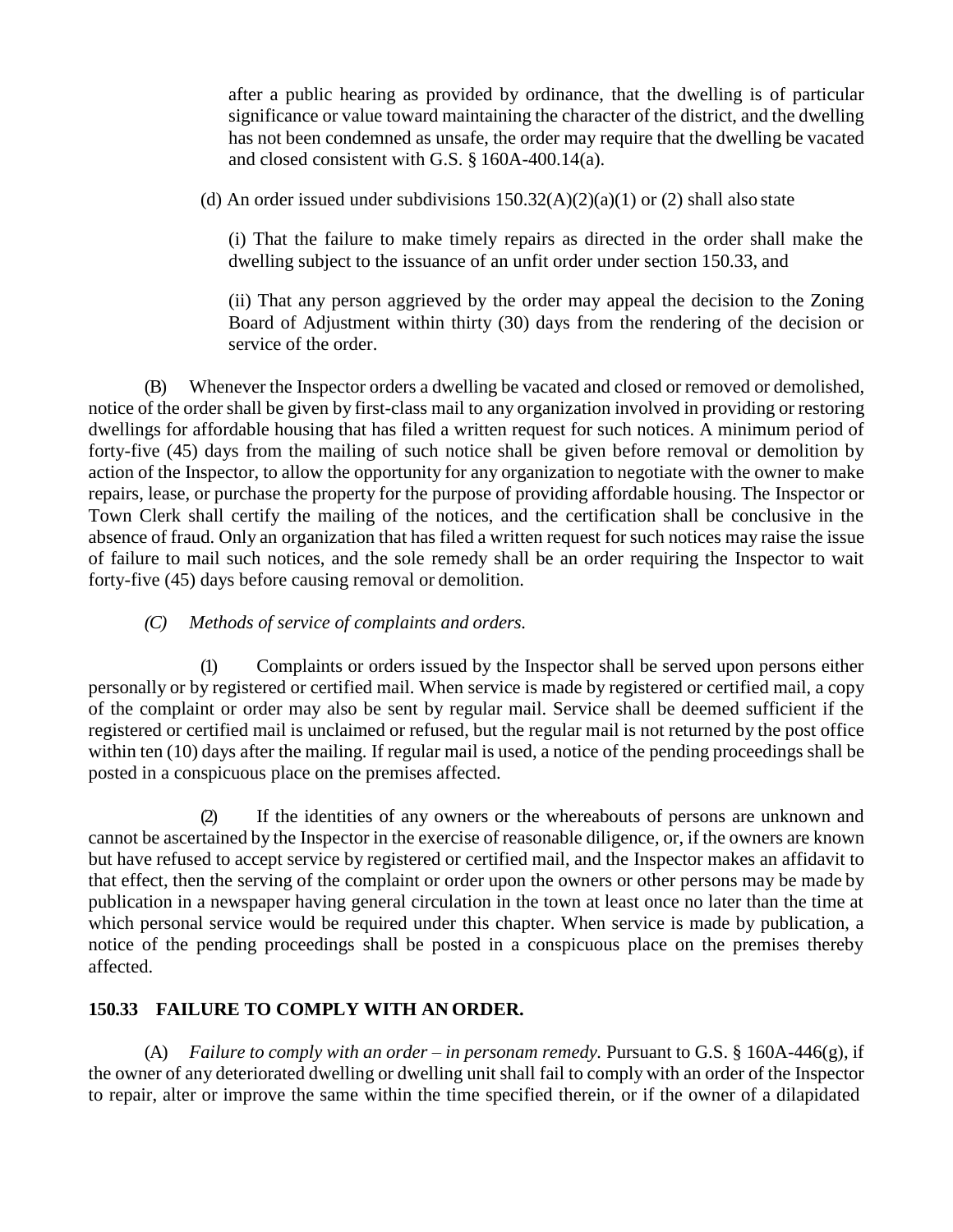dwelling shall fail to comply with an order of the Inspector to vacate and close, and remove or demolish the same within the time specified therein, the Inspector may submit to the Board of Commissioners a resolution directing the Town Attorney to institute any appropriate action in the Moore County Superior Court for an order directing the owner and/or occupants to comply with the order of the Inspector; to otherwise prevent the unlawful erection, construction, reconstruction, alteration or use; to restrain, correct or abate the violation; to prevent the occupancy of the dwelling; or to prevent any illegal act, conduct or use in or about the premises of the dwelling.

### *(B) Failure to comply with an order – in rem remedy.*

(1) If the owner of any deteriorated or dilapidated dwelling or dwelling unit shall fail to comply an order of the Inspector issued pursuant to this chapter, the Inspector may petition the Board of Commissioners to adopt an ordinance authorizing the Inspector to carry the Inspector's order into effect. Upon adoption of said ordinance, the Inspector shall proceed to cause the dwelling or dwelling unit to be repaired, altered or improved to comply with the minimum standards of fitness established by this chapter or to be vacated and closed and removed or demolished, as directed by the ordinance of the Board of Commissioners and shall cause to be posted on the main entrance of the dwelling or dwelling unit a placard with the following words: "This building is unfit for human habitation; the use or occupation of this building for human habitation is prohibited and unlawful."

(2) No ordinance adopted by the Board of Commissioners shall direct the Inspector to take an action other than those actions specified in the Inspector's written order, except that the board may allow additional time to repair a dwelling.

(3) No ordinance shall be adopted to require demolition of a dwelling until the owner has first been given a reasonable opportunity to bring it into conformity with the town Minimum Housing Code.

(4) Occupation of a building so posted shall constitute a Class 1 misdemeanor.

(B) Each ordinance shall be recorded in the office of the Moore County Register of Deeds, and shall be indexed in the name of the property owner in the grantor index.

# **150.34 COSTS A LIEN ON PREMISES; SALE OF MATERIALS.**

(A) As provided by G.S. § 160A-443(6), the amount of the cost of any repairs, alterations or improvements, or vacating and closing, or removal or demolition, caused to be made or done by the Inspector shall be a lien against the real property upon which the cost was incurred, which lien shall be filed, have the same priority, and be collected as the lien for special assessment provided in G.S. Chpt. 160A, Art. 10.

(B) If the real property upon which the cost was incurred is located within the corporate limits of the town, then the amount of the cost is also a lien on any other real property of the owner located within the town limits or within one (1) mile thereof except for the owner's primary residence. The additional lien provided in this subdivision is inferior to all prior liens and shall be collected as a money judgment.

(C) If the dwelling is removed or demolished by the Inspector, he or she shall sell the materials of the dwelling, and any personal property, fixtures or appurtenances found in or attached to the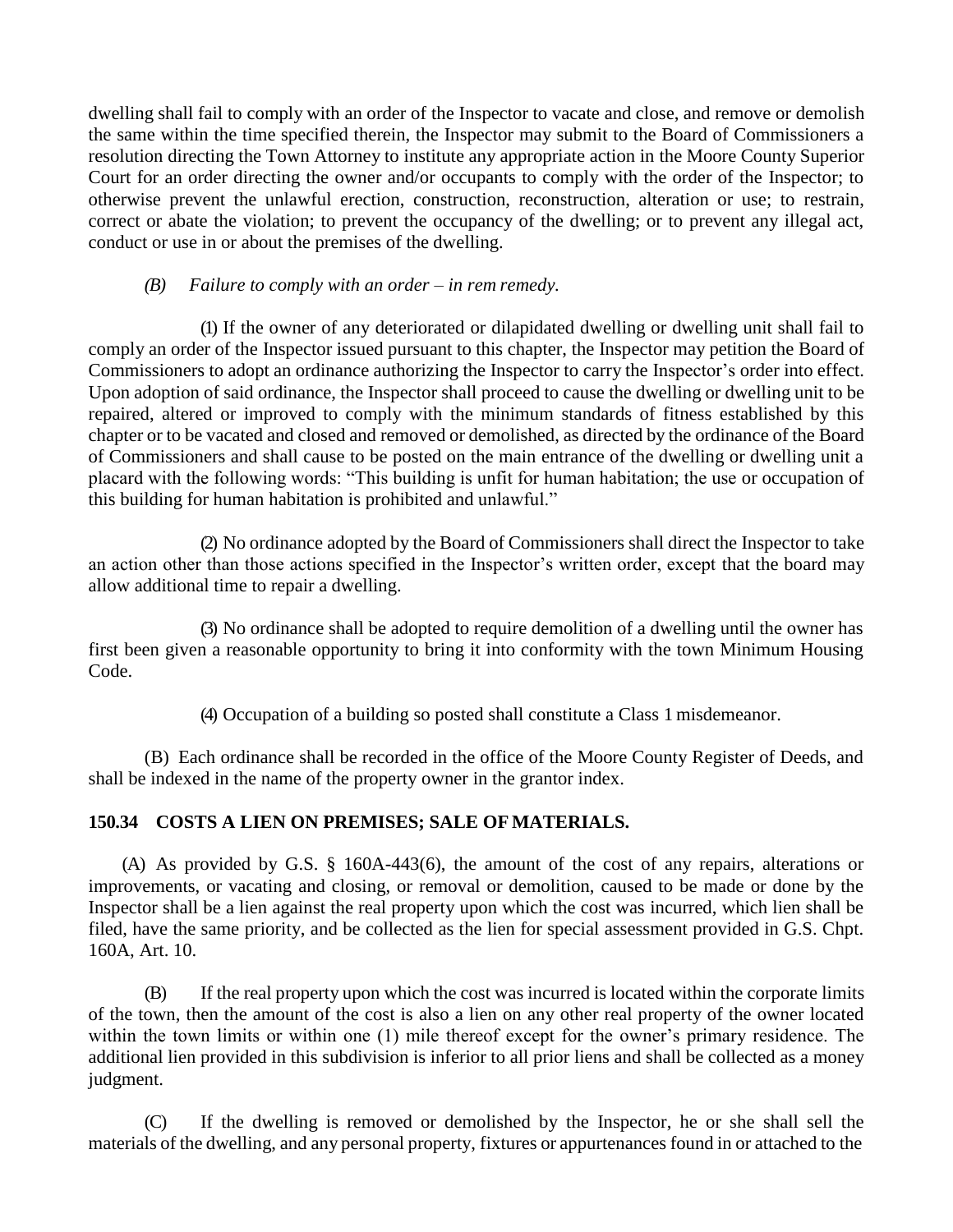dwelling, and shall credit the proceeds of the sale against the cost of the removal or demolition and any balance remaining shall be deposited in the Moore County Superior Court by the Inspector, shall be secured in a manner directed by the Court, and shall be disbursed by the Court to the persons found to be entitled thereto by final order or decree of the Court. Nothing in this subsection shall be construed to impair or limit in any way the power of the city to define and declare nuisances and to cause their removal or abatement by summary proceedings, or otherwise.

### **150.35 ABANDONMENT OF INTENT TOREPAIR.**

(A) If (i) the Board of Commissioners has adopted an ordinance as provided in this chapter or the Inspector has issued an order determining a structure is deteriorated and ordering a dwelling to be repaired or vacated and closed and (ii) the dwelling has been vacated and closed for a period of one (1) year pursuant to the ordinance or order, then the board may conduct a hearing to determine whether the owner has abandoned the intent and purpose to repair, alter or improve the dwelling in order to render it fit for human habitation. If after a hearing, the board finds that the owner has abandoned his or her intent to repair the dwelling and that the continuation of the dwelling in its vacated and closed status would be inimical to the health, safety, morals and welfare of the town in that the dwelling would continue to deteriorate, would create a fire and safety hazard, would be a threat to children and vagrants, would attract persons intent on criminal activities, would cause or contribute to blight and the deterioration of property values in the area, and would render unavailable property and a dwelling which might otherwise have been made available to ease the persistent shortage of decent and affordable housing in this State, then in such circumstances, the board may, after the expiration of such one (1) year period, enact an ordinance and serve such ordinance on the owner, setting forth the following:

(1) If it is determined that the repair of the dwelling to render it fit for human habitation can be made at a cost not exceeding fifty percent (50%) of the then current value of the dwelling, the ordinance shall require that the owner either repair or demolish and remove the dwelling within ninety (90) days; or

(2) If it is determined that the repair of the dwelling to render it fit for human habitation cannot be made at a cost not exceeding fifty percent (50%) of the then current value of the dwelling, the ordinance shall require the owner to demolish and remove the dwelling within ninety (90) days.

(B) This ordinance shall be recorded in the Moore County Register of Deeds and shall be indexed in the name of the property owner in the grantor index. If the owner fails to comply with this ordinance, the Inspector shall effectuate the purpose of the ordinance.

# **150.365 ALTERNATIVE AND SUPPLEMENTAL REMEDIES.**

(A) Neither this chapter nor any of its provisions shall be construed to impair or limit in any way the power of the town to define and declare nuisances and to cause their abatement by summary action or otherwise, or to enforce this chapter by criminal process as authorized by G.S. § 14-4.

(C) The enforcement of any remedy provided herein shall not prevent the enforcement of any other remedy or remedies provided herein or in other ordinances or laws.

(D) If any occupant fails to comply with an order to vacate a dwelling, the Inspector, with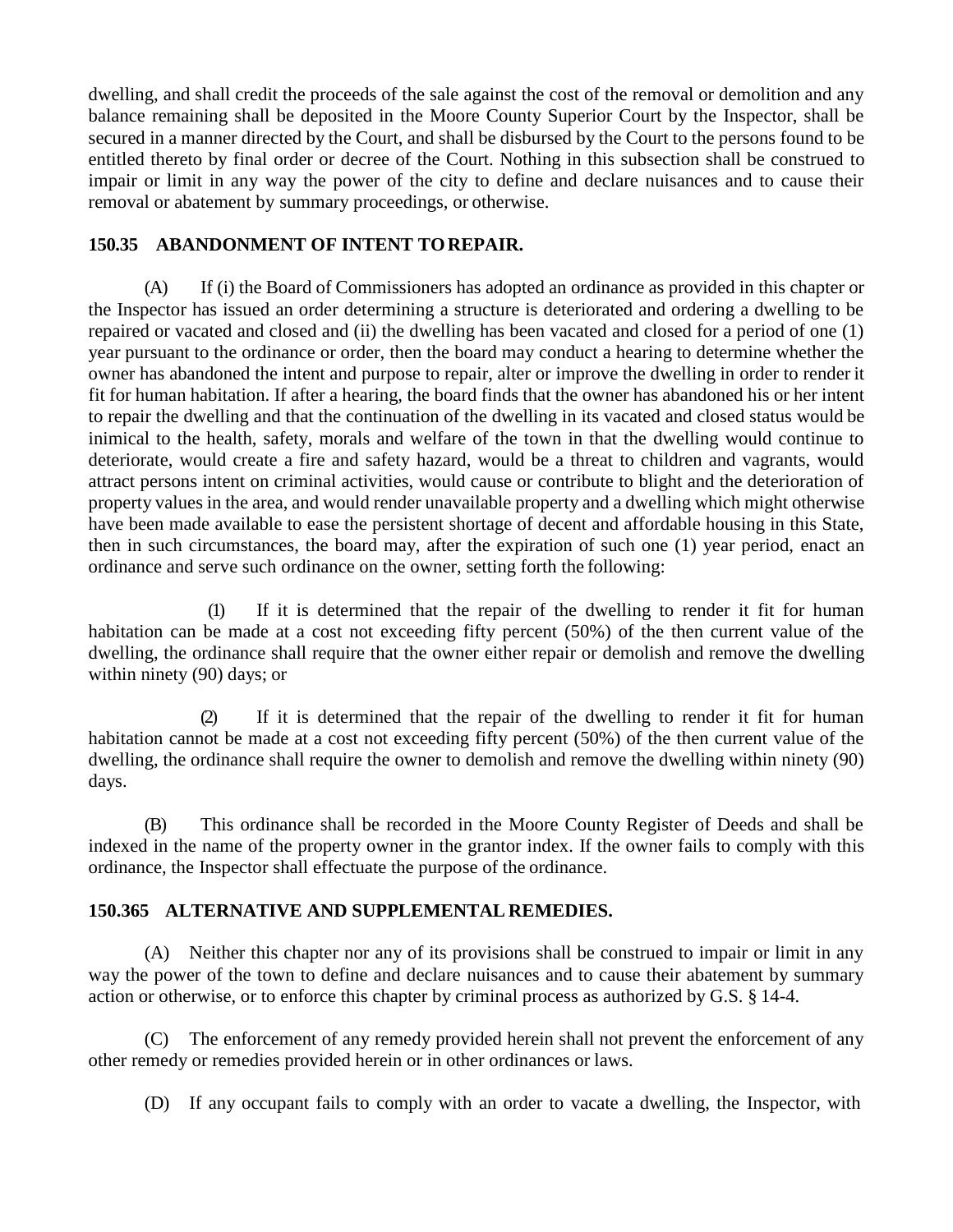authorization from the Board of Commissioners, may file a civil action in the name of the city to remove such occupant. The action to vacate the dwelling shall be in the nature of summary ejectment and shall be commenced by filing a complaint naming as parties-defendant any person occupying such dwelling. The Moore County Clerk of Superior Court shall issue a summons requiring the defendant to appear before a magistrate at a certain time, date and place not to exceed ten (10) days from the issuance of the summons to answer the complaint. The summons and complaint shall be served as provided in G.S. § 42-29. The summons shall be returned according to its tenor, and if on its return it appears to have been duly served, and if at the hearing the Inspector produces a certified copy of an ordinance adopted by the Board of Commissioners pursuant to this chapter authorizing the Inspector to proceed to vacate the occupied dwelling, the magistrate shall enter judgment ordering that the premises be vacated and that all persons be removed. The judgment ordering that the dwelling be vacated shall be enforced in the same manner as the judgment for summary ejectment entered under G.S. § 42-30. An appeal from any judgment entered hereunder by the magistrate may be taken as provided in G.S. § 7A-228, and the execution of such judgment may be stayed as provided in G.S. § 7A-227. An action to remove an occupant of a dwelling who is a tenant of the owner may not be in the nature of a summary ejectment proceeding pursuant to this paragraph unless such occupant was served with notice at least thirty (30) days before the filing of the summary ejectment proceeding that the Board of Commissioners has ordered the Inspector to proceed to exercise his or her duties pursuant to this chapter to vacate and close or remove and demolish the dwelling.

# **150.37 APPEALS.**

(A) An appeal from any decision or order of the Inspector may be taken to the Zoning Board of Adjustment by any person aggrieved thereby or by any officer, board or commission of the town. Any appeal from the Inspector shall be taken within thirty (30) days from the rendering of the decision or service of the order by filing a notice of appeal with the Inspector, which notice shall specify the grounds upon which the appeal is based.

(B) Upon the filing of any notice of appeal, the Inspector shall promptly transmit to the Zoning Board of Adjustment all the papers, photographs and other documents constituting the record upon which the decision appealed from was made.

(C) When an appeal is from a decision of the Inspector refusing to allow the person aggrieved thereby to do any act, his or her decision shall remain in force until modified or reversed. When any appeal is from a decision of the Inspector requiring the person aggrieved to do any act, the appeal shall have the effect of suspending the requirement until the hearing by the Zoning Board of Adjustment, unless the Inspector certifies to the board, after the notice of appeal is filed with him or her, that because of facts stated in the certificate (a copy of which shall be furnished to the appellant), a suspension of his or her requirement would cause imminent peril to life or property. In that case the requirement shall not be suspended except by a restraining order, which may be granted for due cause shown upon not less than one (1) day's written notice to the Inspector, by the board, or by a court of record upon petition made pursuant to subsection 150.37(F).

(D) The Zoning Board of Adjustment shall fix a reasonable time for hearing appeals, shall give due notice to the parties, and shall render its decision within a reasonable time. Any party may appear in person or by agent or attorney. The board may reverse or affirm, wholly or partly, or may modify the decision or order appealed from, and may make any decision and order that in its opinion ought to be made in the matter, and to that end it shall have all the powers of the Inspector, but the concurring vote of a majority of the members of the board shall be necessary to reverse or modify any decision or order of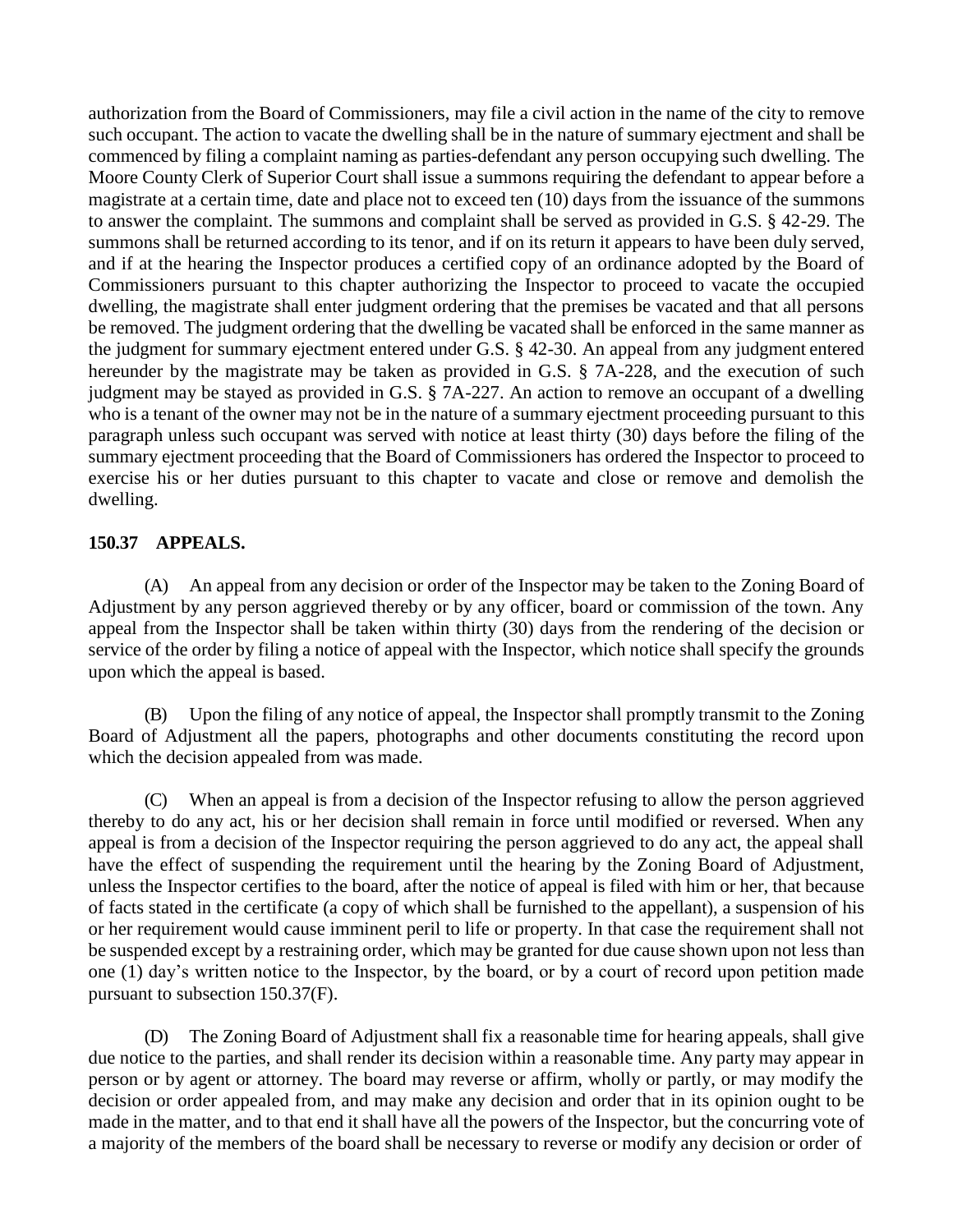the Inspector. The board shall have power also in passing upon appeals, when practical difficulties or unnecessary hardships would result from carrying out the strict letter of the ordinance, to adapt the application of the ordinance to the necessities of the case to the end that the spirit of the ordinance shall be observed, public safety and welfare secured, and substantial justice done.

(E) Every decision of the Zoning Board of Adjustment shall be subject to review by proceedings in the nature of certiorari instituted in the Moore County Superior Court within fifteen (15) days of the decision of the board, but not otherwise.

(F) Any person aggrieved by an order issued by the Inspector or a decision rendered by the Zoning Board of Adjustment may petition the Moore County Superior Court for an injunction restraining the Inspector from carrying out the order or decision and the court may, upon such petition, issue a temporary injunction restraining the Inspector pending a final disposition of the cause. The petition shall be filed within thirty (30) days after issuance of the order or rendering of the decision. Hearings shall be had by the court on a petition within twenty (20) days, and shall be given preference over other matters on the court's calendar. The court shall hear and determine the issues raised and shall enter such final order or decree as law and justice may require. It shall not be necessary to file bond in any amount before obtaining a temporary injunction under this subsection.

### **150.38 CONFLICT WITH OTHER PROVISIONS.**

In the event any provision, standard or requirement of this chapter is found to be in conflict with any provision of any other ordinance or code of the town, the provision which establishes the higher standard or more stringent requirement for the promotion and protection of the health and safety of the residents of the town shall prevail.

#### **150.39 VIOLATIONS.**

(A) It shall be unlawful for the owner of any dwelling or dwelling unit to fail, neglect or refuse to repair, alter or improve the same, or to vacate and close and remove or demolish the same, upon order of the Inspector duly made and served as herein provided, within the time specified in the order, and each day that anyfailure, neglect or refusal to comply with the order continues shall constitute a separate and distinct offense.

(B) It shall be unlawful for the owner of any dwelling or dwelling unit, with respect to which an order has been issued pursuant to this chapter, to occupy or permit the occupancy of the same after the time prescribed in the order for its repair, alteration or improvement or its vacation and closing, and each day that the occupancy continues after the prescribed time shall constitute a separate and distinct offense.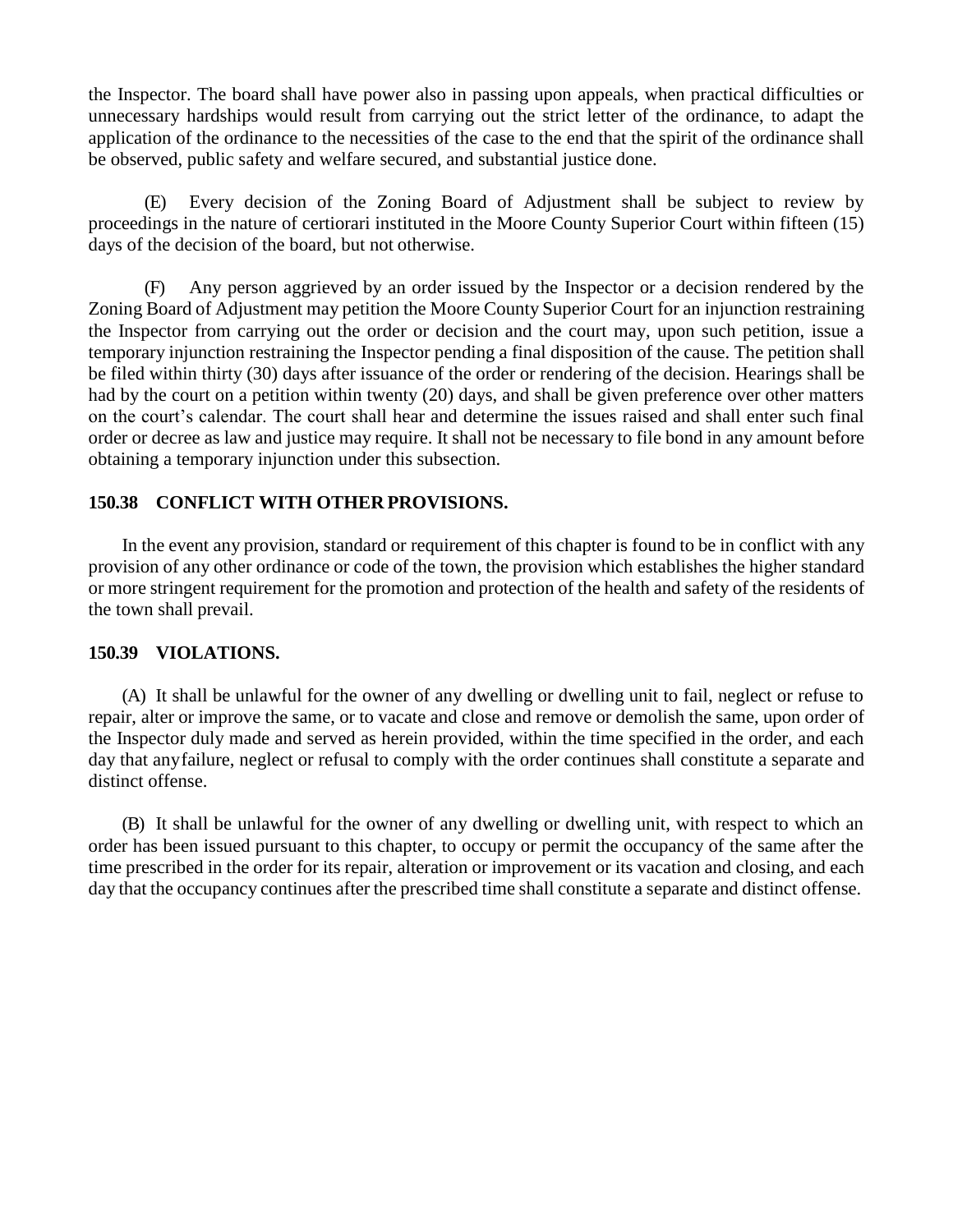# *MIGRANT HOUSING*

[Sections 150.50 through 150.52 have not been amended.]